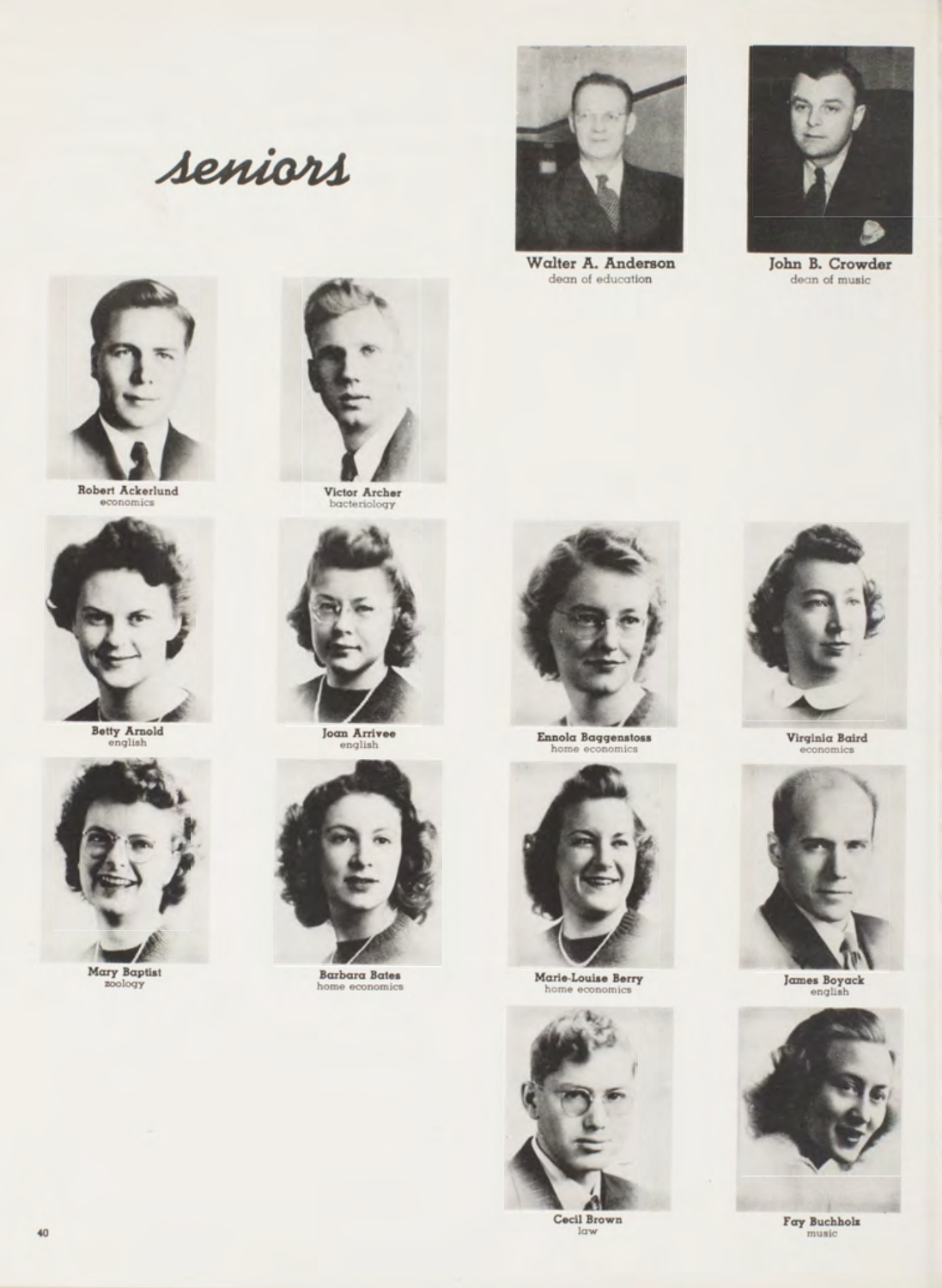

James L. C. Ford dean of journalism



R. H. Jesse  $\begin{minipage}{.4\linewidth} \textbf{dean of the college of arts} \\ \textbf{and sciences} \end{minipage}$ 



**Gloria Bugli**<br>business administration



Patricia Corbin



Elizabeth Fearl<br>physical education





Margaret Crossley



Kathleen Flynn home economics



Patricia Cohe<br>journalism



Jack Cuthbert



Mary Foot mics



Vera Conway



**Ruth Daly** 



Jean Galer modern language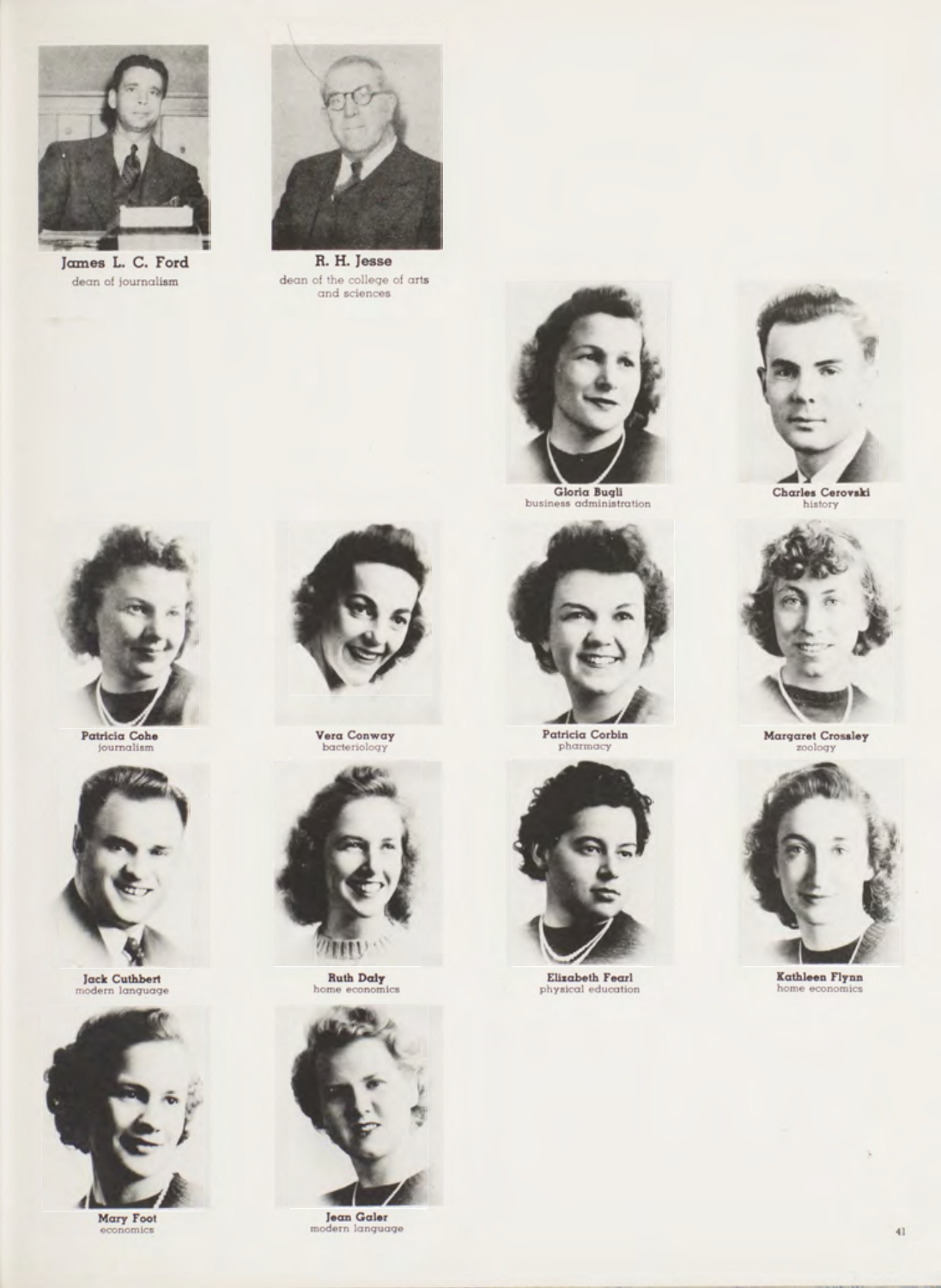

Wallace Gedosch business administration



Jeanne Gordon



Eleanor Higbee<br>history



Barbara Geis



Mildred Hankinson ylish



Margaret Hook ome economics



chairm an of division of hum anity



Harold G. Merriam A. S. Merrill chairm an of division of p hysical science



**Bernice Hansen**<br>business administration



Margaret Hornick<br>business administration ess administration



Eleanor Ivankovich history



Marjorie Harrison busi ness administr



Rosemary Imbert<br>bacteriology



Mae Jacobson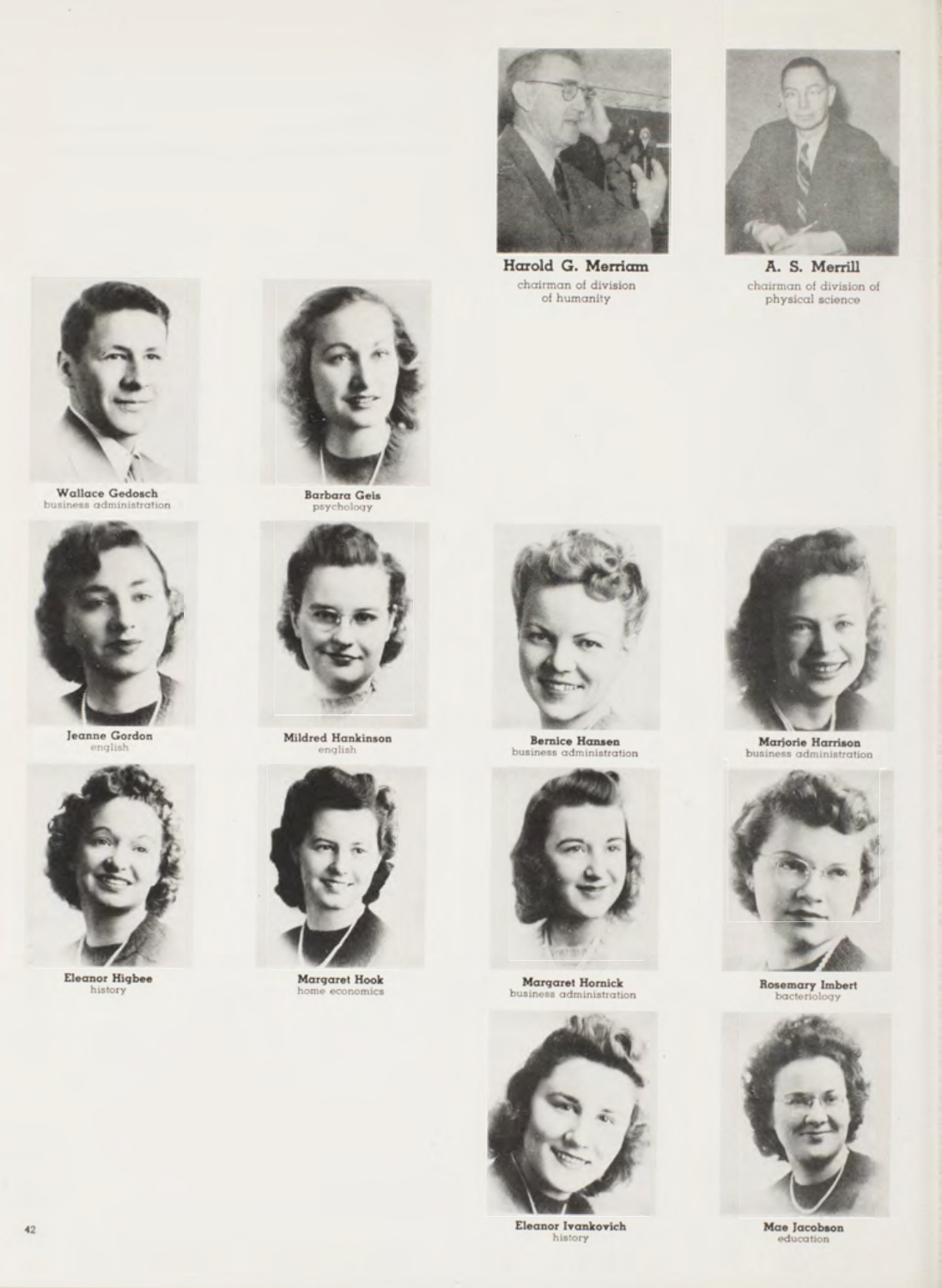

I. E. Miller chairman of division of<br>social science



C. E. F. Mollett de an of pharmacy



Teresa Johnson<br>bacteriology





Helen McDonald nglish



Jane Mee<br>business administration



Eleanor Larson<br>siness administration



**Marquerite McGreal**<br>physical education



Thelma Merryfield<br>business administration



John Lawler



Patricia MacHale



Adele Kraabel



Virginia McCabe



Virginia Malaskey<br>history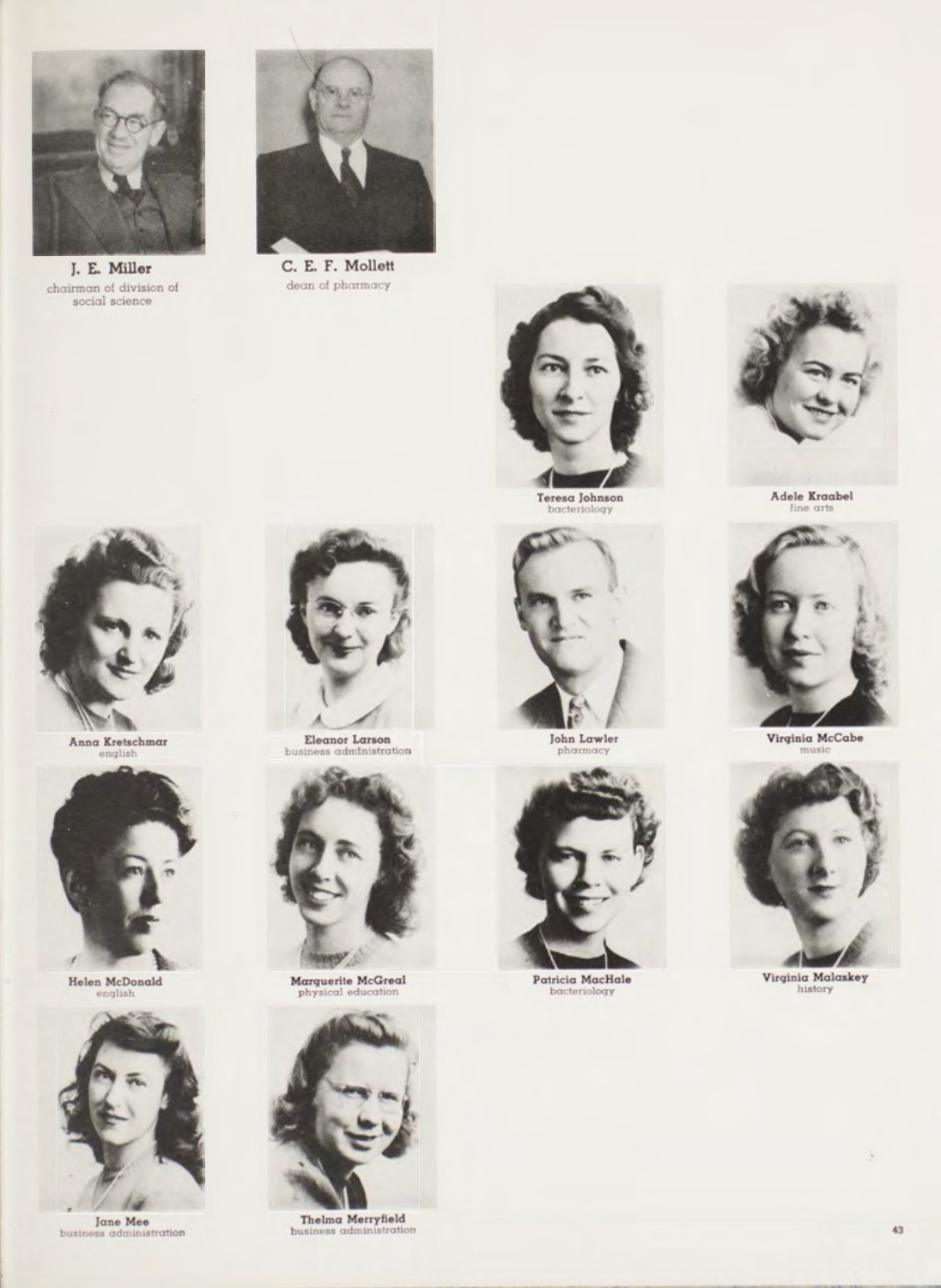

E. R. Sanford dean of business<br>administration



J. W. Severy chairman of biological science



Ruth Milkwich<br>modern languages



Virginia Morrison<br>modern languages



Herbert Pijan m ern languages



Margaret Mitchell<br>business administration



Roberta Myrick home economics



Mel-Iden Pollack bacteriology



Carroll Roberts modern languages



Irving Pearson<br>business administration



M aylou Pomeroy m usic



Phyllis Schell business administration



Virginia Perkins english



Dwayne Raymond<br>chemistry



Loisevelyn Scifers m usic